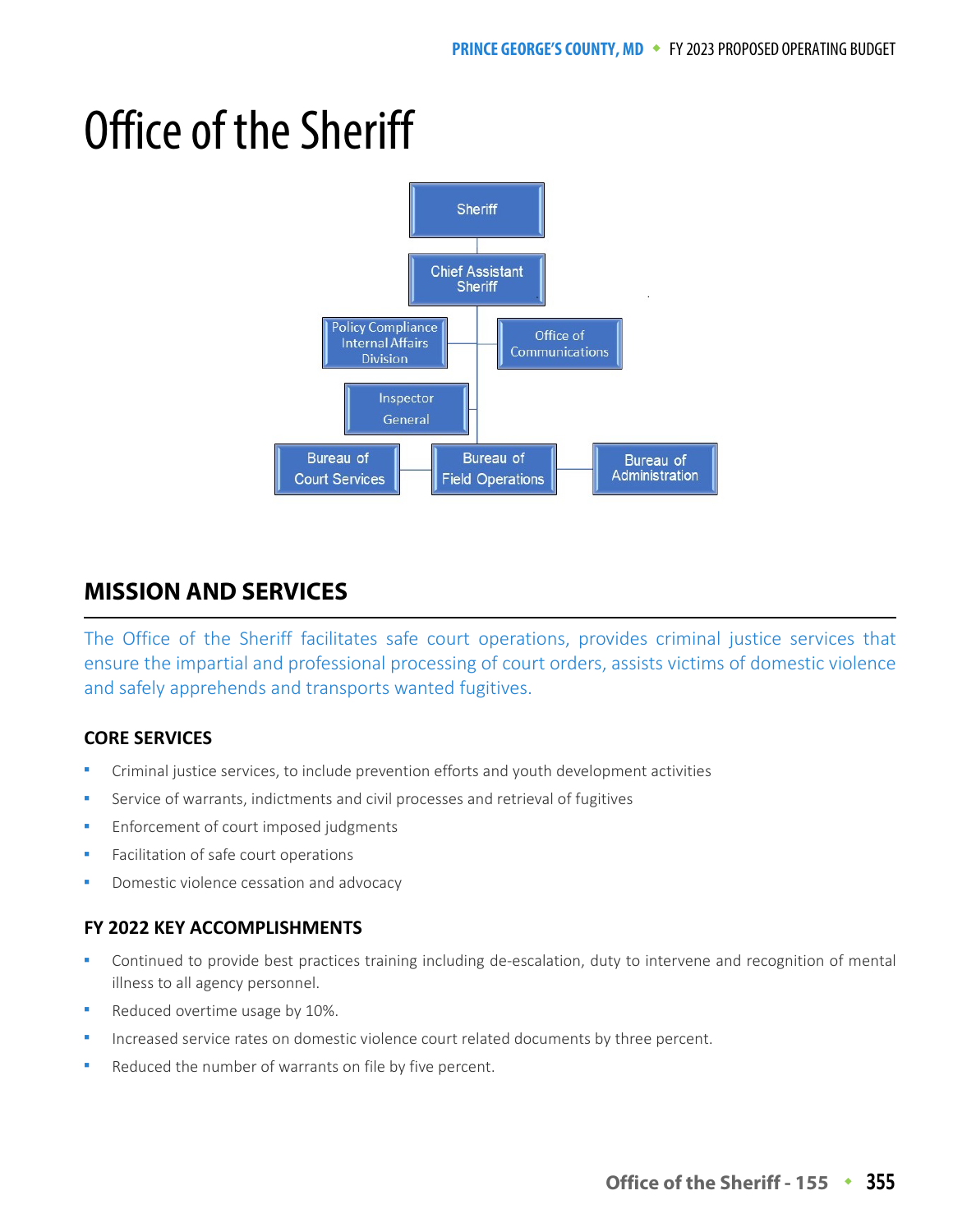## **STRATEGIC FOCUS AND INITIATIVES FOR FY 2023**

The office's top priorities in FY 2023 are:

- **E** Ensure the safety of the Upper Marlboro courthouse complex and the auxiliary judicial work locations.
- Reduce outstanding warrants, with a focus on wanted violent criminals and administrative closures authorized by the State's Attorney and the courts.
- Effectively and efficiently deliver service to domestic violence victims through 9-1-1 response, court process and advocacy services.
- Reduce repeat domestic violence calls in designated areas through focused follow-up by special victims assistants and guidance about available services and resources.

# **FY 2023 BUDGET SUMMARY**

The FY 2023 proposed budget for the Office of the Sheriff is \$52,328,800, an increase of \$2,460,000 or 4.9% over the FY 2022 approved budget.

#### **Expenditures by Fund Type**

|                     | FY 2021 Actual |          | FY 2022 Budget |           | FY 2022 Estimate |         | FY 2023 Proposed |         |
|---------------------|----------------|----------|----------------|-----------|------------------|---------|------------------|---------|
| <b>Fund Types</b>   | Amount         | % Total  | Amount         | % Total   | Amount           | % Total | Amount           | % Total |
| <b>General Fund</b> | \$49,624,997   | $96.7\%$ | \$47,681,800   | 95.6%     | \$51,906,300     | 96.4%   | \$49,504,100     | 96.3%   |
| <b>Grant Funds</b>  | 1,677,445      | 3.3%     | 2,187,000      | 4.4%      | 1,965,400        | 3.6%    | 1,879,300        | 3.7%    |
| <b>Total</b>        | \$51,302,442   | 100.0%   | \$49,868,800   | $100.0\%$ | \$53,871,700     | 100.0%  | \$51,383,400     | 100.0%  |

## **GENERAL FUND**

The FY 2023 proposed General Fund budget for the Office of the Sheriff is \$49,504,100, an increase of \$1,822,300 or 3.8% over the FY 2022 approved budget.

## **Reconciliation from Prior Year**

|                                                                                                                                                                                                                                                                                                                                                                                                                              | <b>Expenditures</b> |
|------------------------------------------------------------------------------------------------------------------------------------------------------------------------------------------------------------------------------------------------------------------------------------------------------------------------------------------------------------------------------------------------------------------------------|---------------------|
| <b>FY 2022 Approved Budget</b>                                                                                                                                                                                                                                                                                                                                                                                               | \$47,681,800        |
| <b>Increase Cost: Fringe Benefits</b> — Increase in fringe benefit costs to align with compensation adjustments and the<br>realignment of cash match; the fringe benefit rate adjusts from 65.5% to 72.0% to align with anticipated costs                                                                                                                                                                                    | \$2,093,200         |
| Increase Cost: Compensation - Mandated Salary Requirements - Annualization of FY 2022 salary adjustments and<br>the realignment of cash match requirements                                                                                                                                                                                                                                                                   | 417,600             |
| Add: Compensation - New Positions - Increase for four new positions to increase organizational capacity; two<br>Information Technology Project Coordinator 3G positions will support the implementation of the body worn camera program;<br>the Account Clerk 4G and one Account Technician-G positions will enhance internal supportive services and allow sworn staff<br>to be redirected to other public safety functions | 228,300             |
| Increase Cost: Operating - Technology Cost Allocation - Increase in OIT charges based on anticipated countywide costs<br>for technology                                                                                                                                                                                                                                                                                      | 105,600             |
| <b>Increase Cost: Operating</b> — Increase in operating contracts to purchase tasers                                                                                                                                                                                                                                                                                                                                         | 75,600              |
| <b>Decrease Cost: Operating</b> — Net decrease in other operating expenses including telephones and building rental costs                                                                                                                                                                                                                                                                                                    | (14,600)            |
| <b>Decrease Cost: Operating</b> — Decrease in scheduled vehicle maintenance charges to support operations                                                                                                                                                                                                                                                                                                                    | (141, 500)          |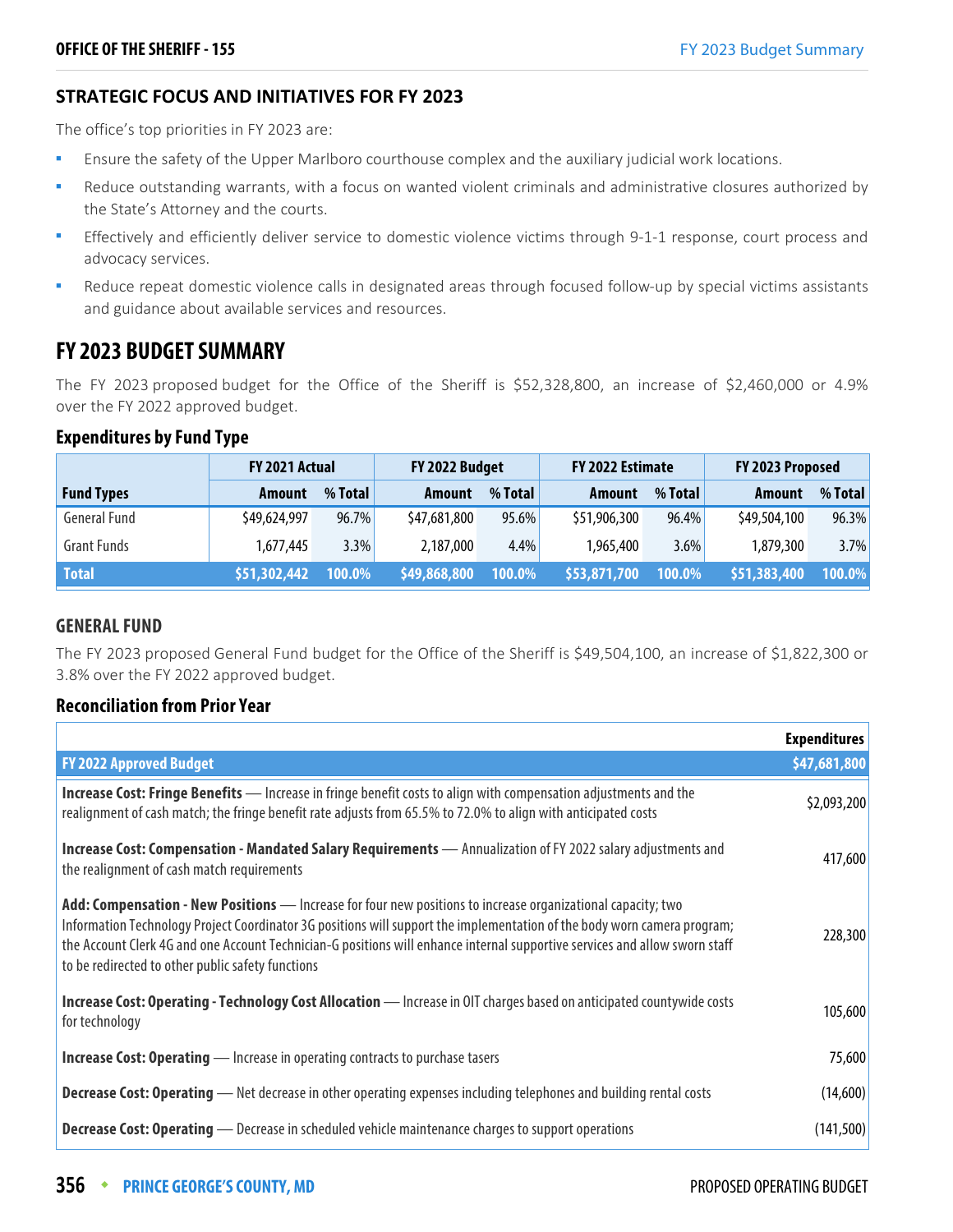## **Reconciliation from Prior Year** (continued)

|                                                                                                                                      | <b>Expenditures</b> |
|--------------------------------------------------------------------------------------------------------------------------------------|---------------------|
| <b>Decrease Cost: Operating</b> — Decrease in operating equipment with the purchasing of ammunition and tasers moved to<br>contracts | (163, 400)          |
| <b>Decrease Cost: Operating</b> - Realignment of cash match associated with the Child Support grant                                  | (778, 500)          |
| <b>FY 2023 Proposed Budget</b>                                                                                                       | \$49,504,100        |

#### **GRANT FUNDS**

The FY 2023 proposed grant budget for the Office of the Sheriff is \$1,879,300, a decrease of \$307,700 or -14.1% under the FY 2022 approved budget. The major source of funds in the FY 2023 proposed budget include:

Child Support Enforcement (Cooperative Reimbursement Agreement)

## **Reconciliation from Prior Year**

|                                                                     | <b>Expenditures</b> |
|---------------------------------------------------------------------|---------------------|
| <b>FY 2022 Approved Budget</b>                                      | \$2,187,000         |
| <b>Reduce: Existing Program</b> - Child Support Enforcement Program | \$(307,700)         |
| <b>FY 2023 Proposed Budget</b>                                      | \$1,879,300         |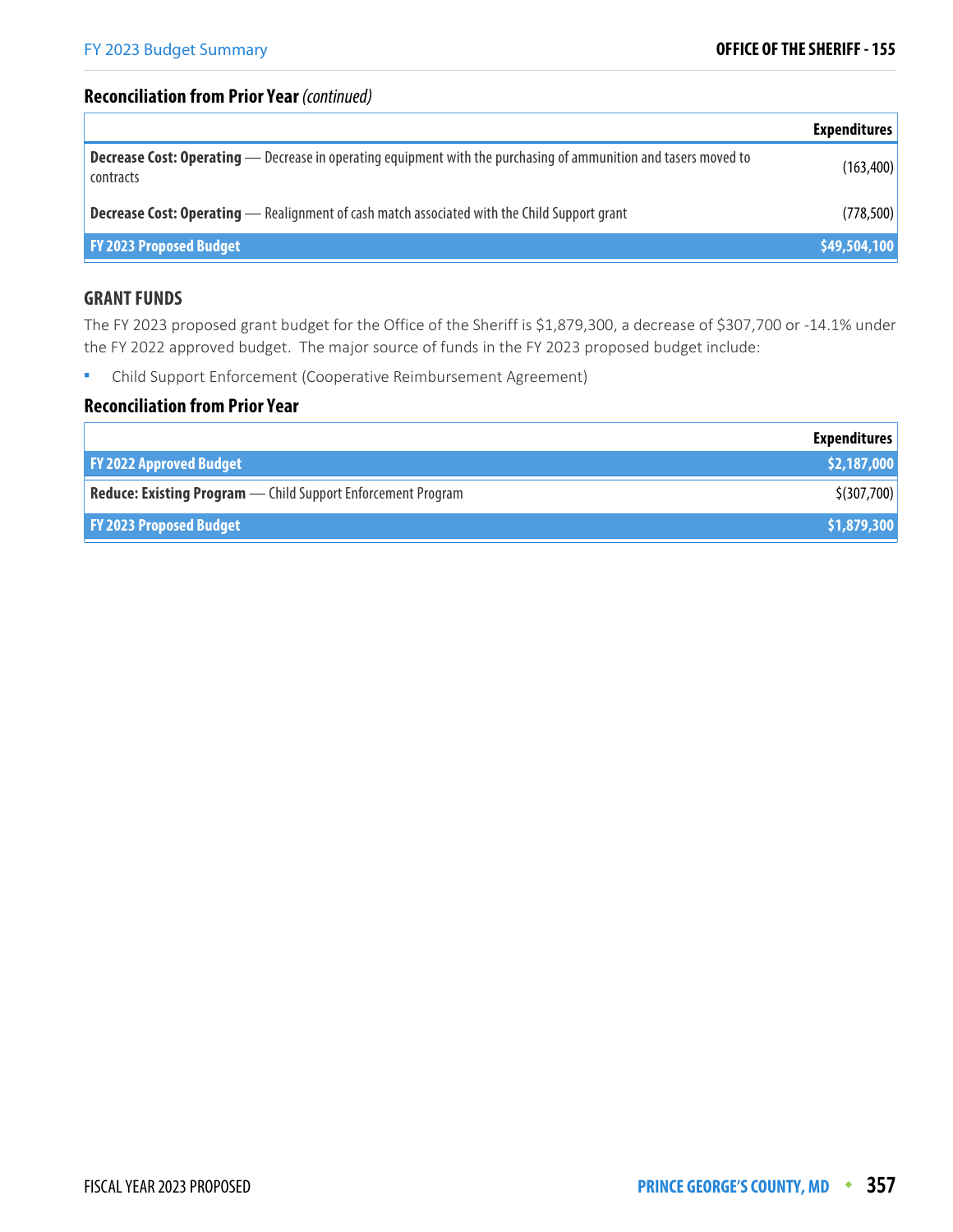# **STAFF AND BUDGET RESOURCES**

| <b>Authorized Positions</b> | FY 2021<br><b>Budget</b> | FY 2022<br><b>Budget</b> | FY 2023<br>Proposed | Change<br><b>FY22-FY23</b> |
|-----------------------------|--------------------------|--------------------------|---------------------|----------------------------|
| <b>General Fund</b>         |                          |                          |                     |                            |
| Full Time - Civilian        | 105                      | 105                      | 109                 | 4                          |
| Full Time - Sworn           | 251                      | 252                      | 252                 | $\Omega$                   |
| Subtotal - FT               | 356                      | 357                      | 361                 | 4                          |
| Part Time                   | 0                        | $\theta$                 | $\Omega$            | 0                          |
| <b>Limited Term</b>         | $\Omega$                 | $\Omega$                 | $\Omega$            | $\Omega$                   |
|                             |                          |                          |                     |                            |
| <b>Grant Program Funds</b>  |                          |                          |                     |                            |
| Full Time - Civilian        | 4                        | 4                        | 4                   | $\Omega$                   |
| Full Time - Sworn           | 16                       | 16                       | 16                  | <sup>0</sup>               |
| Subtotal - FT               | 20                       | 20                       | 20                  | 0                          |
| Part Time                   | $\Omega$                 | $\Omega$                 | $\Omega$            | $\Omega$                   |
| <b>Limited Term</b>         | 3                        | 3                        | 3                   | $\Omega$                   |
|                             |                          |                          |                     |                            |
| <b>TOTAL</b>                |                          |                          |                     |                            |
| Full Time - Civilian        | 109                      | 109                      | 113                 | 4                          |
| Full Time - Sworn           | 267                      | 268                      | 268                 | 0                          |
| Subtotal - FT               | 376                      | 377                      | 381                 | 4                          |
| Part Time                   | $\Omega$                 | $\Omega$                 | $\Omega$            | 0                          |
| <b>Limited Term</b>         | 3                        | 3                        | 3                   | 0                          |

|                                         |                | FY 2023      |                 |
|-----------------------------------------|----------------|--------------|-----------------|
| Positions By Classification             | Full<br>Time   | Part<br>Time | Limited<br>Term |
| <b>Account Clerk</b>                    | 1              | 0            | $\Omega$        |
| <b>Account Technician</b>               | 1              | O            | $\left($        |
| Administrative Aide                     | 46             | O            | 3               |
| Administrative Assistant                | 1              | 0            | $\Omega$        |
| Administrative Specialist               | $\overline{2}$ | O            | $\Omega$        |
| <b>Assistant Sheriff</b>                | 4              | O            | $\Omega$        |
| <b>Budget Management Analyst</b>        | 1              | 0            | $\Omega$        |
| <b>Community Developer</b>              | 5              | 0            | 0               |
| Deputy Sheriffs                         | 263            | 0            | $\Omega$        |
| <b>General Clerk</b>                    | 12             | 0            | $\Omega$        |
| Information Tech Project<br>Coordinator | 3              | 0            | 0               |
| Investigator                            | 3              | 0            | $\theta$        |
| Sheriff                                 | 1              | 0            | 0               |
| Security Officer                        | 38             | 0            | 0               |
| TOTAL                                   | 381            | O            | 3               |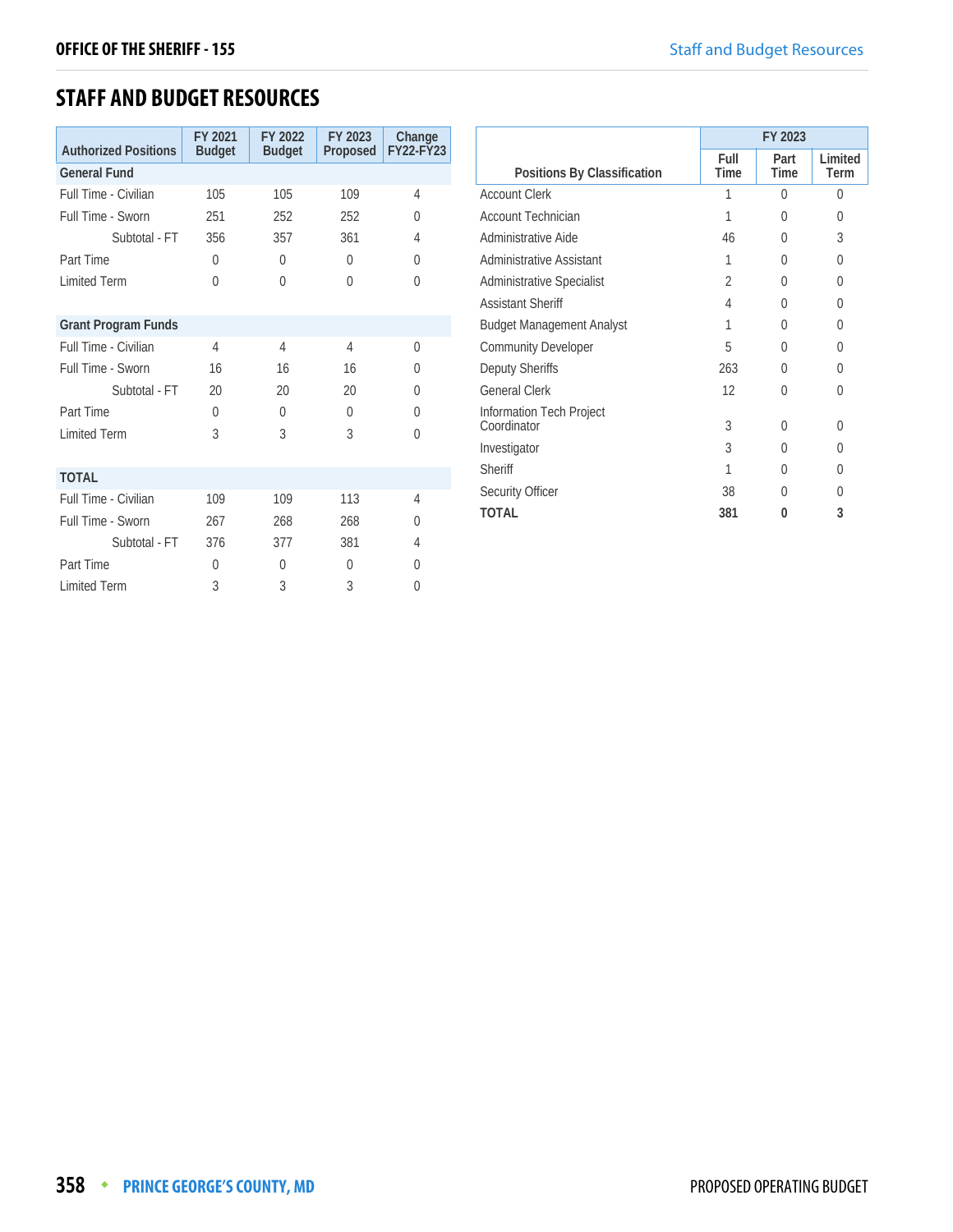# **Expenditures by Category - General Fund**

|                        | FY 2023<br><b>FY 2021</b><br><b>FY 2022</b><br><b>FY 2022</b> |               |                 | <b>Change FY22-FY23</b> |             |             |
|------------------------|---------------------------------------------------------------|---------------|-----------------|-------------------------|-------------|-------------|
| <b>Category</b>        | <b>Actual</b>                                                 | <b>Budget</b> | <b>Estimate</b> | <b>Proposed</b>         | Amount (\$) | Percent (%) |
| Compensation           | \$26,649,711                                                  | \$25,008,000  | \$27,562,500    | \$25,653,900            | \$645,900   | 2.6%        |
| <b>Fringe Benefits</b> | 18,390,031                                                    | 16,380,300    | 18,053,400      | 18,473,500              | 2,093,200   | 12.8%       |
| <b>Operating</b>       | 4,612,007                                                     | 6,293,500     | 6,290,400       | 5,376,700               | (916, 800)  | $-14.6%$    |
| Capital Outlay         |                                                               |               |                 |                         |             |             |
| <b>SubTotal</b>        | \$49,651,749                                                  | \$47,681,800  | \$51,906,300    | \$49,504,100            | \$1,822,300 | 3.8%        |
| Recoveries             | (26, 752)                                                     |               |                 |                         |             |             |
| <b>Total</b>           | \$49,624,997                                                  | \$47,681,800  | \$51,906,300    | \$49,504,100            | \$1,822,300 | 3.8%        |

In FY 2023, compensation expenditures increase 2.6% over the FY 2022 approved budget due to mandatory pay adjustments, four new positions and the realignment of cash match requirements offset by budgeted salary attrition. Compensation includes funding for 337 out of 361 positions. Fringe benefit costs increase 12.8% to align with projected costs.

Operating expenditures decrease 14.6% mainly due to a realignment of the cash match obligation for the Child Support grant.

#### **Expenditures by Division - General Fund**

|                                          | FY 2023<br><b>FY 2022</b><br><b>FY 2021</b><br><b>FY 2022</b> |               |                 | <b>Change FY22-FY23</b> |              |             |
|------------------------------------------|---------------------------------------------------------------|---------------|-----------------|-------------------------|--------------|-------------|
| Category                                 | <b>Actual</b>                                                 | <b>Budget</b> | <b>Estimate</b> | <b>Proposed</b>         | Amount $(5)$ | Percent (%) |
| Office of the Sheriff                    | \$5,110,995                                                   | \$6,721,600   | \$3,182,500     | \$6,997,200             | \$275,600    | 4.1%        |
| <b>Bureau of Administrative Services</b> | 10,383,752                                                    | 11,209,400    | 12,498,600      | 11,529,000              | 319,600      | $2.9\%$     |
| <b>Bureau of Field Operations</b>        | 18,759,626                                                    | 16,903,600    | 21,251,600      | 16,463,400              | (440, 200)   | $-2.6\%$    |
| <b>Bureau of Court Services</b>          | 15,370,624                                                    | 12,847,200    | 14,973,600      | 14,514,500              | 1,667,300    | $13.0\%$    |
| <b>Total</b>                             | \$49,624,997                                                  | \$47,681,800  | \$51,906,300    | \$49,504,100            | \$1,822,300  | 3.8%        |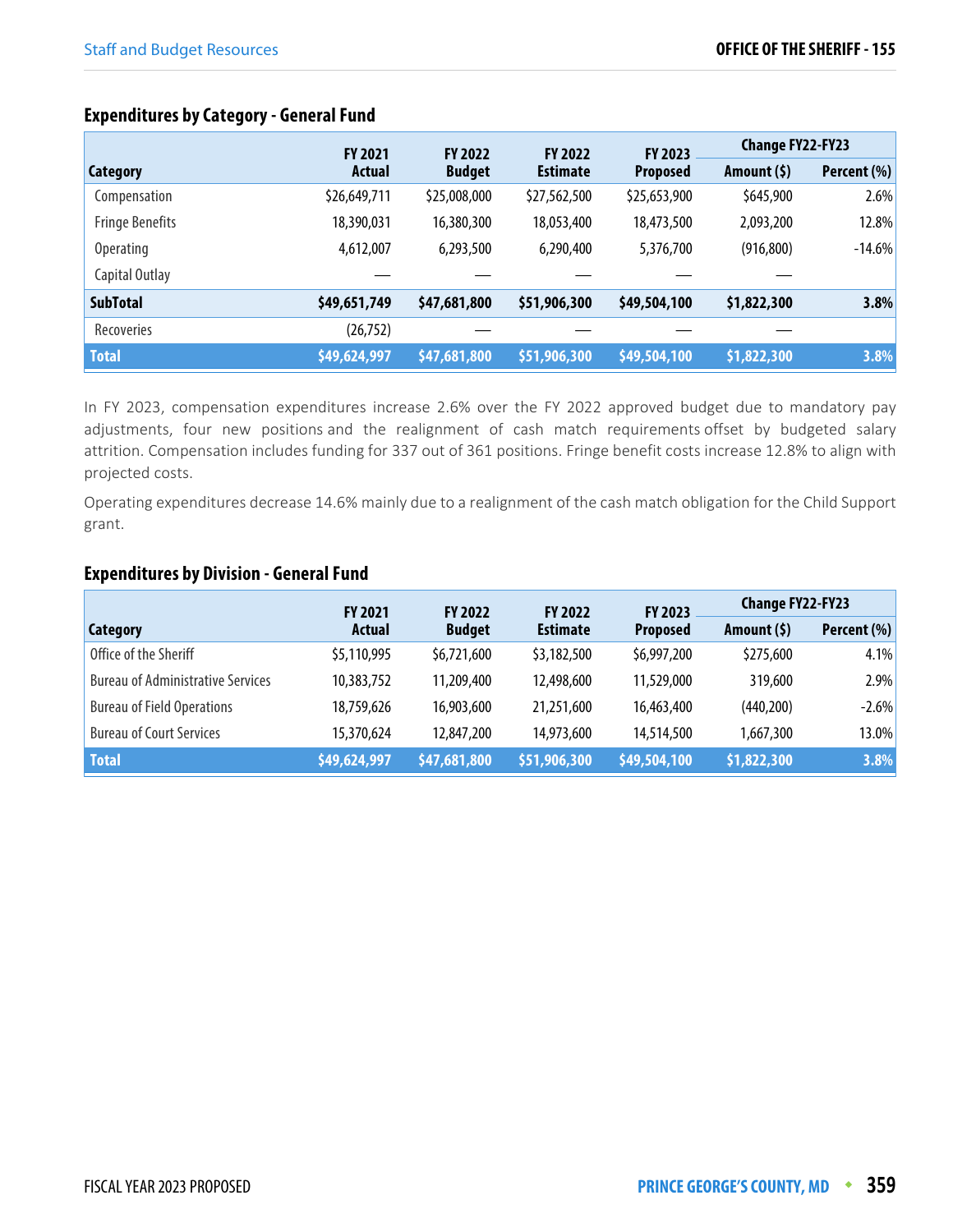# **General Fund - Division Summary**

|                                                          | <b>FY 2022</b><br><b>FY 2021</b><br>FY 2022 |               | FY 2023         | <b>Change FY22-FY23</b> |             |             |
|----------------------------------------------------------|---------------------------------------------|---------------|-----------------|-------------------------|-------------|-------------|
| Category                                                 | <b>Actual</b>                               | <b>Budget</b> | <b>Estimate</b> | <b>Proposed</b>         | Amount (\$) | Percent (%) |
| <b>Office of the Sheriff</b>                             |                                             |               |                 |                         |             |             |
| Compensation                                             | \$2,053,974                                 | \$2,594,700   | \$1,850,100     | \$2,662,800             | \$68,100    | 2.6%        |
| <b>Fringe Benefits</b>                                   | 2,977,587                                   | 4,017,900     | 1,211,800       | 4,224,900               | 207,000     | 5.2%        |
| <b>Operating</b>                                         | 103,511                                     | 109,000       | 120,600         | 109,500                 | 500         | 0.5%        |
| Capital Outlay                                           |                                             |               |                 |                         |             |             |
| <b>SubTotal</b>                                          | \$5,135,072                                 | \$6,721,600   | \$3,182,500     | \$6,997,200             | \$275,600   | 4.1%        |
| Recoveries                                               | (24,077)                                    |               |                 |                         |             |             |
| <b>Total Office of the Sheriff</b>                       | \$5,110,995                                 | \$6,721,600   | \$3,182,500     | \$6,997,200             | \$275,600   | 4.1%        |
| <b>Bureau of Administrative Services</b>                 |                                             |               |                 |                         |             |             |
| Compensation                                             | \$4,042,681                                 | \$4,054,900   | \$4,618,400     | \$4,221,300             | \$166,400   | 4.1%        |
| <b>Fringe Benefits</b>                                   | 2,161,678                                   | 2,185,100     | 3,025,000       | 2,460,000               | 274,900     | 12.6%       |
| <b>Operating</b>                                         | 4,179,393                                   | 4,969,400     | 4,855,200       | 4,847,700               | (121,700)   | $-2.4%$     |
| Capital Outlay                                           |                                             |               |                 |                         |             |             |
| <b>SubTotal</b>                                          | \$10,383,752                                | \$11,209,400  | \$12,498,600    | \$11,529,000            | \$319,600   | 2.9%        |
| Recoveries                                               |                                             |               |                 |                         |             |             |
| <b>Total Bureau of Administrative</b><br><b>Services</b> | \$10,383,752                                | \$11,209,400  | \$12,498,600    | \$11,529,000            | \$319,600   | 2.9%        |
| <b>Bureau of Field Operations</b>                        |                                             |               |                 |                         |             |             |
| Compensation                                             | \$11,642,342                                | \$10,426,800  | \$12,066,400    | \$10,530,600            | \$103,800   | 1.0%        |
| <b>Fringe Benefits</b>                                   | 6,836,951                                   | 5,294,600     | 7,903,500       | 5,546,200               | 251,600     | 4.8%        |
| <b>Operating</b>                                         | 281,183                                     | 1,182,200     | 1,281,700       | 386,600                 | (795,600)   | $-67.3%$    |
| Capital Outlay                                           |                                             |               |                 |                         |             |             |
| <b>SubTotal</b>                                          | \$18,760,476                                | \$16,903,600  | \$21,251,600    | \$16,463,400            | \$(440,200) | $-2.6%$     |
| Recoveries                                               | (850)                                       |               |                 |                         |             |             |
| <b>Total Bureau of Field Operations</b>                  | \$18,759,626                                | \$16,903,600  | \$21,251,600    | \$16,463,400            | \$(440,200) | $-2.6%$     |
| <b>Bureau of Court Services</b>                          |                                             |               |                 |                         |             |             |
| Compensation                                             | \$8,910,714                                 | \$7,931,600   | \$9,027,600     | \$8,239,200             | \$307,600   | 3.9%        |
| <b>Fringe Benefits</b>                                   | 6,413,815                                   | 4,882,700     | 5,913,100       | 6,242,400               | 1,359,700   | 27.8%       |
| Operating                                                | 47,920                                      | 32,900        | 32,900          | 32,900                  |             | 0.0%        |
| Capital Outlay                                           |                                             |               |                 |                         |             |             |
| <b>SubTotal</b>                                          | \$15,372,449                                | \$12,847,200  | \$14,973,600    | \$14,514,500            | \$1,667,300 | 13.0%       |
| Recoveries                                               | (1,825)                                     |               |                 |                         |             |             |
| <b>Total Bureau of Court Services</b>                    | \$15,370,624                                | \$12,847,200  | \$14,973,600    | \$14,514,500            | \$1,667,300 | 13.0%       |
| <b>Total</b>                                             | \$49,624,997                                | \$47,681,800  | \$51,906,300    | \$49,504,100            | \$1,822,300 | 3.8%        |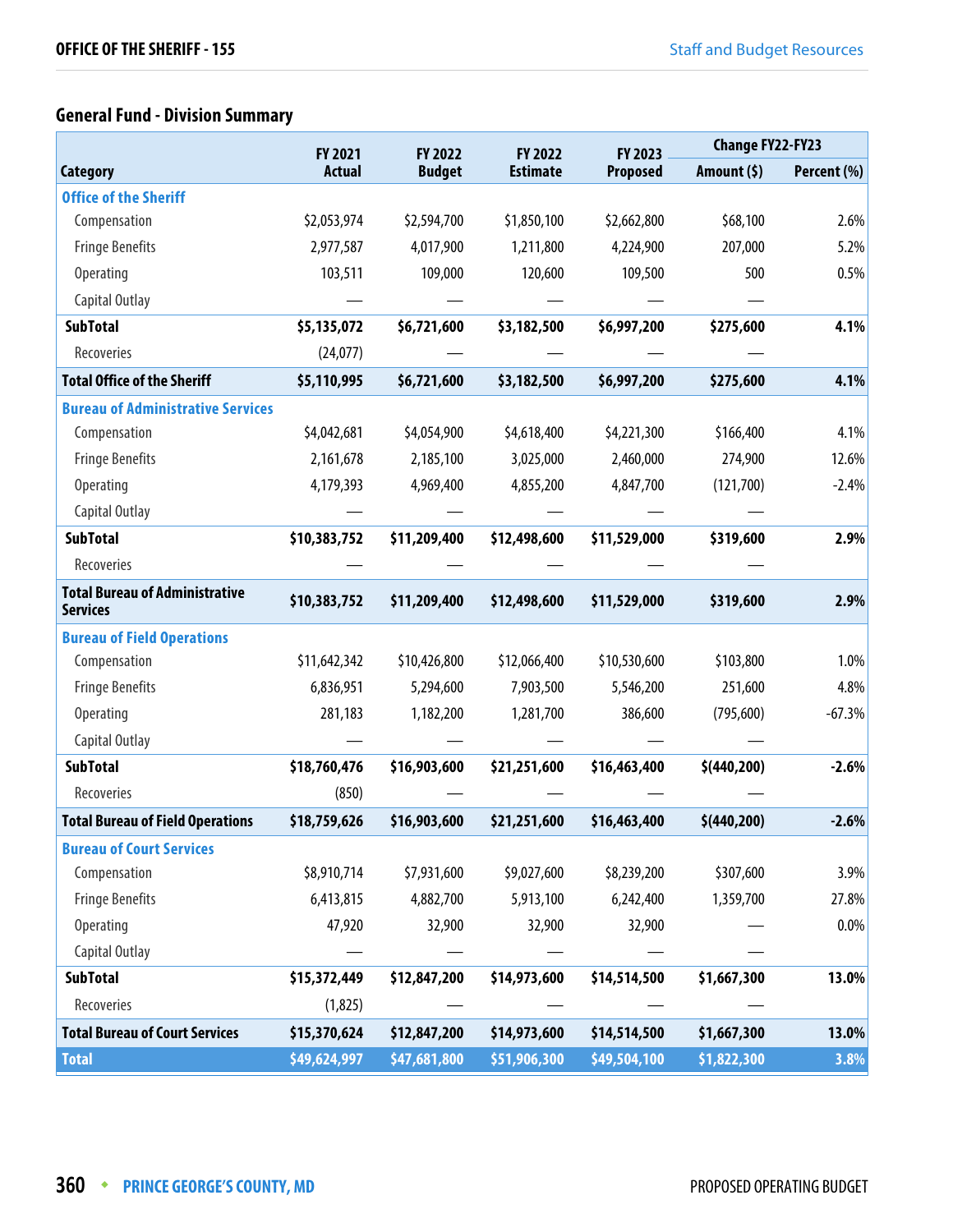# **DIVISION OVERVIEW**

#### **Office of the Sheriff**

The Office of the Sheriff is responsible for providing overall direction, coordination and supervision of agency operations and functions. It provides for the establishment and maintenance of goals and objectives for the office by establishing orders, rules and regulations for administration. The Public Information Office/Community Affairs unit is responsible for developing, coordinating and directing policies relating to all phases of public relations in accordance with the mission of the office. The Policy Compliance unit is responsible for administering the investigation and resolution of all cases of alleged misconduct by agency personnel.

#### **Fiscal Summary**

In FY 2023, the division expenditures increase \$275,600 or 4.1% over the FY 2022 budget. Staffing resources remain unchanged from the FY 2022 budget. The primary budget changes include:

- An increase in personnel costs due to pay adjustments.
- **An increase in fringe benefit costs to align with** compensation adjustments.
- **An increase in office building rental costs.**

|                      | FY 2023<br><b>FY 2022</b> |                 | Change FY22-FY23 |                         |  |
|----------------------|---------------------------|-----------------|------------------|-------------------------|--|
|                      | <b>Budget</b>             | <b>Proposed</b> |                  | Amount (\$) Percent (%) |  |
| <b>Total Budget</b>  | \$6,721,600               | \$6,997,200     | \$275,600        | 4.1%                    |  |
| <b>STAFFING</b>      |                           |                 |                  |                         |  |
| Full Time - Civilian | 9                         | 9               | 0                | $0.0\%$                 |  |
| Full Time - Sworn    | 12                        | 12              | 0                | $0.0\%$                 |  |
| <b>Subtotal - FT</b> | 21                        | 21              | $\bf{0}$         | $0.0\%$                 |  |
| Part Time            | 0                         | 0               | 0                | $0.0\%$                 |  |
| <b>Limited Term</b>  | 0                         | Λ               | O                | $0.0\%$                 |  |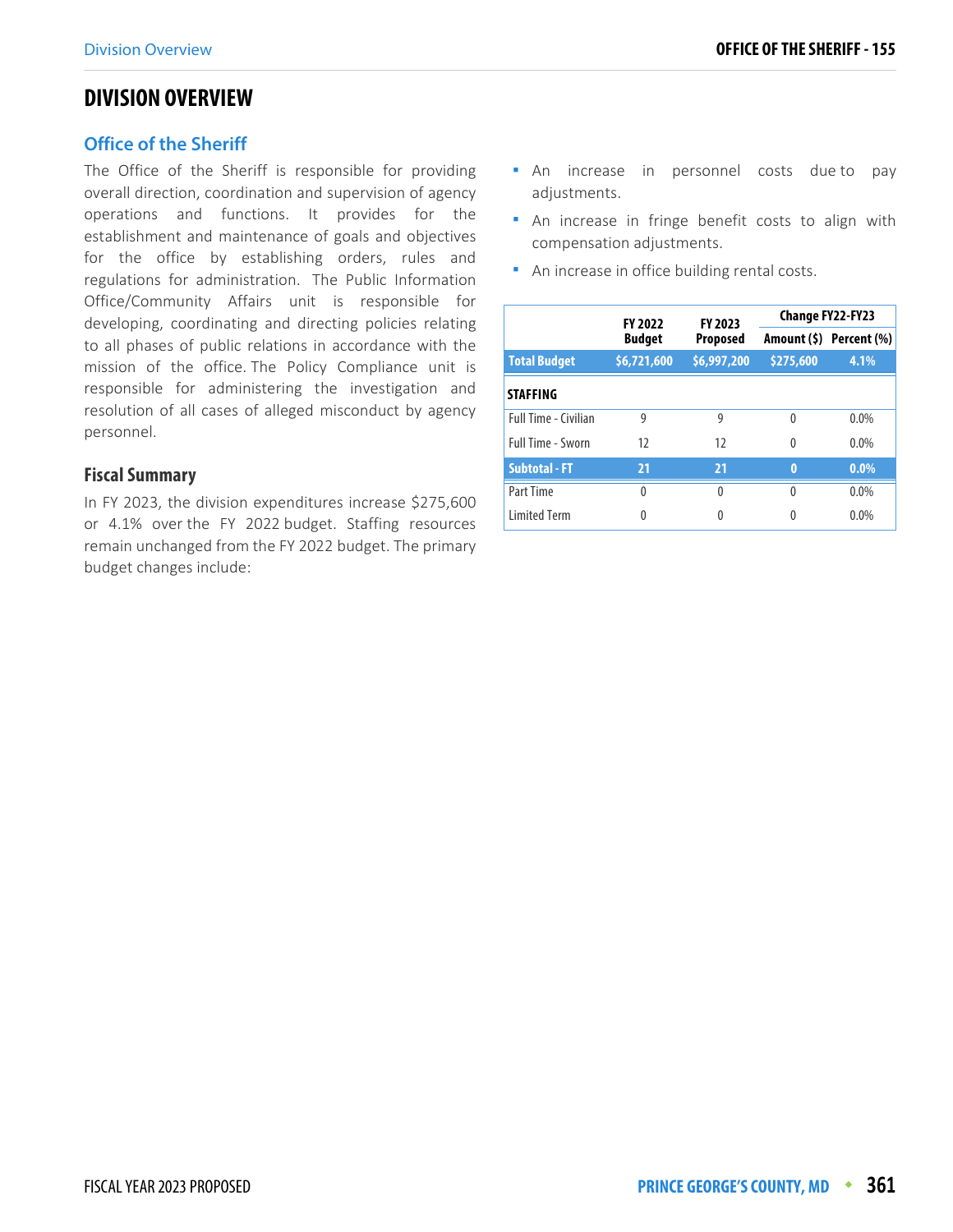#### **Bureau of Administrative Services**

The Bureau of Administrative and Support Services consists of Budget and Finance, Personnel, Technical Services, Training, Supply Services and Material/Records. The Budget and Finance section prepares and monitors the office's budget, including grants, contracts and the procurement of goods and services. The Personnel section supports the agency's operations by providing personnel services and certification of deputies. Technical Services maintains the agency's computer software and hardware systems. The Supply Section is responsible for overseeing the office's fleet and issuing uniform items to sworn and civilian personnel. The Teletype/Records unit is renamed Material/Records and moved to the Bureau of Administrative Services. Materials/Records receives and maintains criminal and civil warrants as prescribed by Federal and State Law. The unit operates on a 24-hour, seven days per week basis and is responsible for responding to warrant information requests from other law enforcement agencies.

#### **Division Summary:**

 In FY 2023, the division expenditures increase \$319,600 or 2.9% over the FY 2022 budget. Staffing resources

increase by two positions from the FY 2022 budget. The primary budget changes include:

- An increase in personnel costs due to new Account Clerk and Account Technician positions as well as the annualization of FY 2022 pay adjustments.
- An increase in fringe benefit costs to align with compensation adjustments.
- A decrease in operating equipment non-capital expenses.

|                      | <b>FY 2022</b> | FY 2023         | <b>Change FY22-FY23</b> |                         |  |
|----------------------|----------------|-----------------|-------------------------|-------------------------|--|
|                      | <b>Budget</b>  | <b>Proposed</b> |                         | Amount (\$) Percent (%) |  |
| <b>Total Budget</b>  | \$11,209,400   | \$11,529,000    | \$319,600               | 2.9%                    |  |
| <b>STAFFING</b>      |                |                 |                         |                         |  |
| Full Time - Civilian | 35             | 37              | $\mathfrak z$           | 5.7%                    |  |
| Full Time - Sworn    | 68             | 68              | 0                       | 0.0%                    |  |
| <b>Subtotal - FT</b> | 103            | 105             | $\overline{2}$          | 1.9%                    |  |
| Part Time            | 0              | 0               | 0                       | $0.0\%$                 |  |
| <b>Limited Term</b>  | 0              | 0               | 0                       | 0.0%                    |  |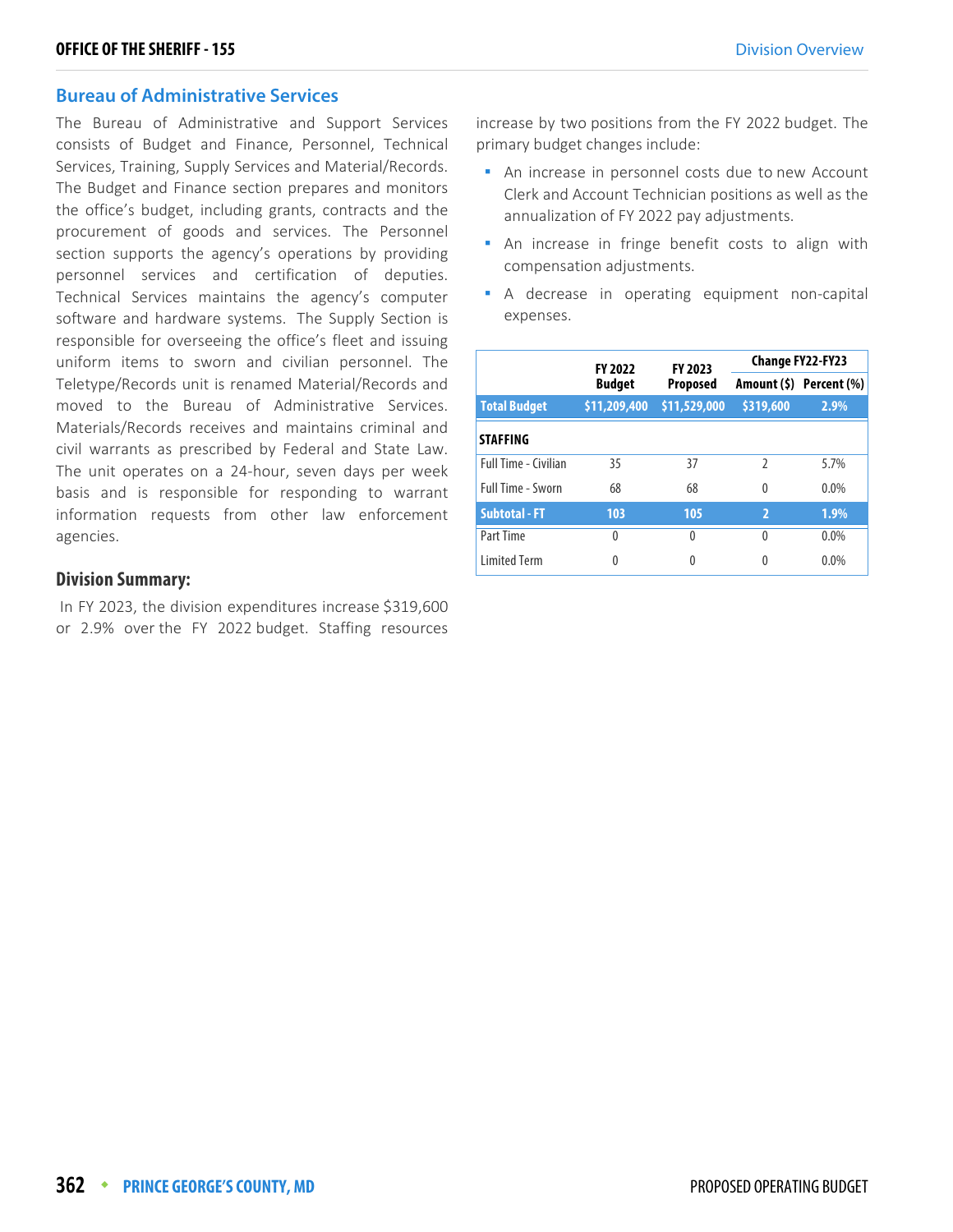#### **Bureau of Field Operations**

The Bureau of Field Operations is composed of Civil/ Landlord Tenant, Warrant/Fugitive and Child Support. The Civil Division is responsible for processing all Circuit and District Court summons, both criminal and civil, and the collection of all fees, costs and judgments made by the Circuit and District Courts. The Warrant/Fugitive Division is responsible for serving criminal and civil warrants, ordering emergency psychiatric evaluations and returning fugitives from out-of-state for court prosecution. The Warrant Processing section is responsible for entering and closing out warrants in the computer system. The Child Support Division is responsible for the service and enforcement of court ordered summonses and warrants pertaining to child support cases.

#### **Fiscal Summary**

In FY 2023, the division expenditures decrease \$440,200 or -2.6% under the FY 2022 budget. Staffing resources increase by two from FY 2022. The primary budget changes include:

- **-** An increase in personnel costs due to two new Information Technology Project Coordinator positions to support the body camera program.
- **An increase in fringe benefit costs to align with** compensation adjustments.
- A decrease in operating due to a realignment of the cash match obligation for the Child Support grant.

|                             | <b>FY 2022</b> | FY 2023         | Change FY22-FY23         |                         |  |
|-----------------------------|----------------|-----------------|--------------------------|-------------------------|--|
|                             | <b>Budget</b>  | <b>Proposed</b> |                          | Amount (\$) Percent (%) |  |
| <b>Total Budget</b>         | \$16,903,600   | \$16,463,400    | \$(440,200)              | $-2.6%$                 |  |
| <b>STAFFING</b>             |                |                 |                          |                         |  |
| <b>Full Time - Civilian</b> | 35             | 37              | $\mathcal{P}$            | 5.7%                    |  |
| <b>Full Time - Sworn</b>    | 94             | 94              | 0                        | 0.0%                    |  |
| <b>Subtotal - FT</b>        | 129            | 131             | $\overline{\phantom{a}}$ | 1.6%                    |  |
| Part Time                   | $\Omega$       | 0               | 0                        | 0.0%                    |  |
| <b>Limited Term</b>         | 0              | 0               | O                        | $0.0\%$                 |  |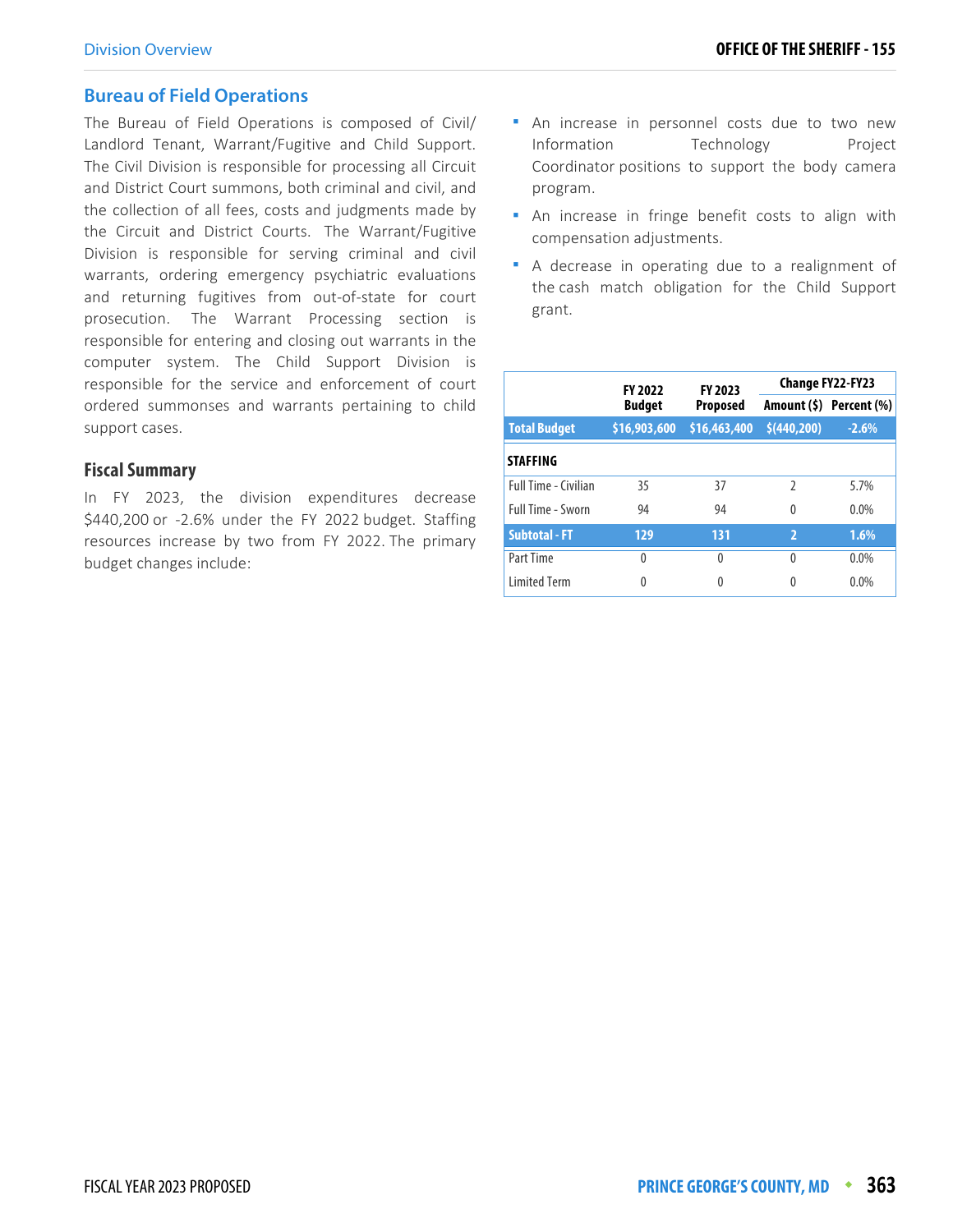#### **Bureau of Court Services**

The Bureau of Court Services is responsible for the security of all Circuit Court courtrooms in Prince George's County, as well as the security of all persons in custody appearing before the Circuit Court and the District Court. The Building Security Division monitors the entrance and passage of citizens in the County courthouse and annex buildings located in Upper Marlboro in order to avert dangerous situations. The Transportation Division is responsible for transporting prisoners between County and State institutions. This includes transportation between the Correctional Center, the Prince George's County Courthouse, County police stations, as well as to and from other Maryland counties for court appearances.

#### **Fiscal Summary**

In FY 2023, division expenditures increase \$1,667,300 or 13.0% over the FY 2022 budget. Staffing resources remain unchanged from the FY 2022 approved budget. The primary budget changes include:

- An increase in personnel costs due to mandatory pay adjustments.
- An increase in fringe benefit costs to align with compensation adjustments and actual expenditures.

|                      | <b>FY 2022</b> | <b>FY 2023</b>  |             | <b>Change FY22-FY23</b> |
|----------------------|----------------|-----------------|-------------|-------------------------|
|                      | <b>Budget</b>  | <b>Proposed</b> |             | Amount (\$) Percent (%) |
| <b>Total Budget</b>  | \$12,847,200   | \$14,514,500    | \$1,667,300 | 13.0%                   |
| <b>STAFFING</b>      |                |                 |             |                         |
| Full Time - Civilian | 26             | 26              | 0           | $0.0\%$                 |
| Full Time - Sworn    | 78             | 78              | 0           | $0.0\%$                 |
| <b>Subtotal - FT</b> | 104            | 104             | $\bf{0}$    | $0.0\%$                 |
| Part Time            | $\Omega$       | 0               | 0           | $0.0\%$                 |
| <b>Limited Term</b>  | 0              | U               |             | $0.0\%$                 |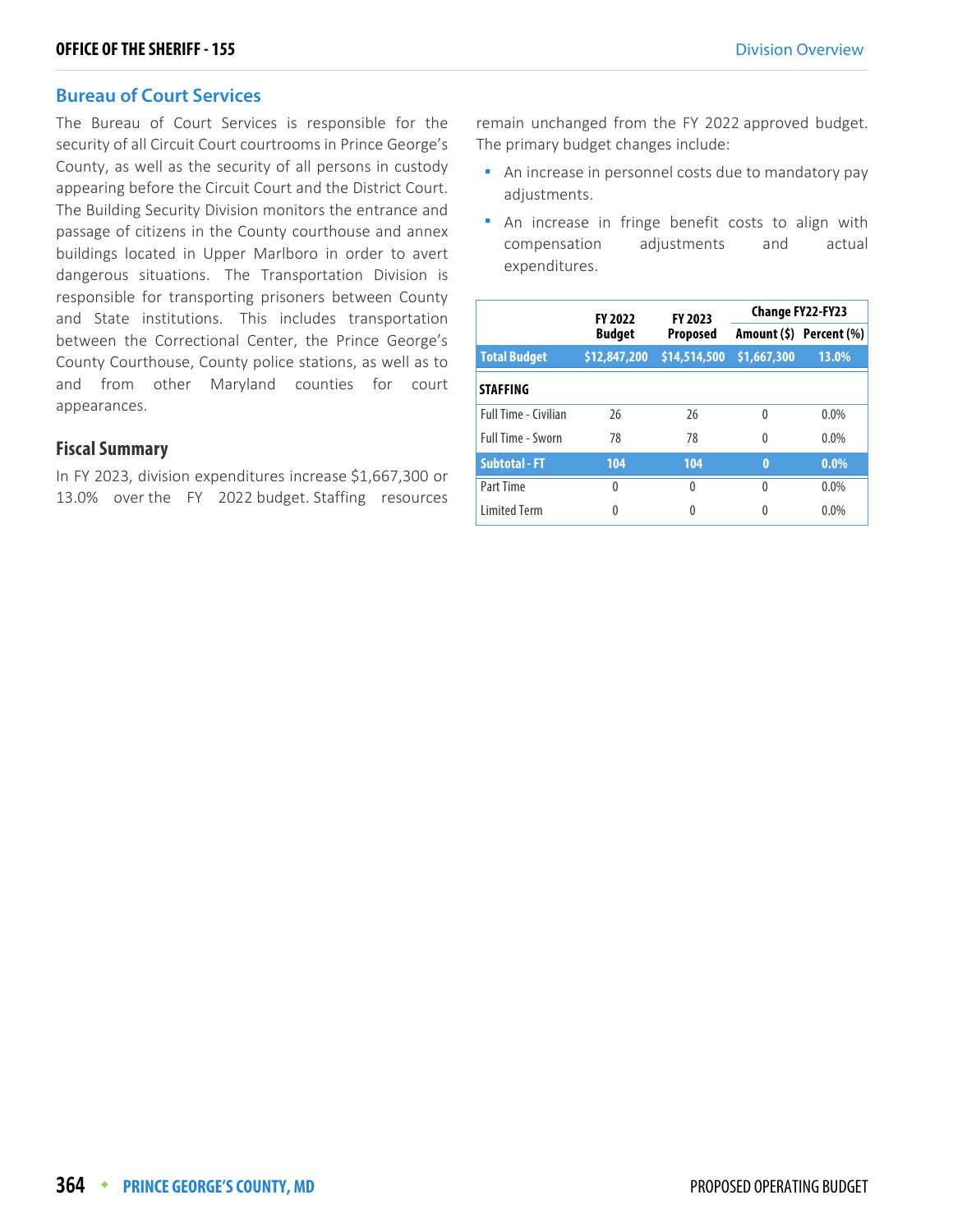# **GRANT FUNDS SUMMARY**

# **Expenditures by Category - Grant Funds**

|                        | <b>FY 2021</b> | <b>FY 2022</b> | <b>FY 2022</b>  | FY 2023         | <b>Change FY22-FY23</b> |             |
|------------------------|----------------|----------------|-----------------|-----------------|-------------------------|-------------|
| Category               | Actual         | <b>Budget</b>  | <b>Estimate</b> | <b>Proposed</b> | Amount (\$)             | Percent (%) |
| Compensation           | \$1,071,375    | \$1,586,000    | \$1,663,000     | \$1,630,000     | \$44,000                | 2.8%        |
| <b>Fringe Benefits</b> | 384,789        | 519,600        | 872,600         | 872,600         | 353,000                 | 67.9%       |
| <b>Operating</b>       | 225,625        | 938,600        | 375,200         | 322,100         | (616, 500)              | $-65.7%$    |
| Capital Outlay         |                |                |                 |                 |                         |             |
| <b>SubTotal</b>        | \$1,681,789    | \$3,044,200    | \$2,910,800     | \$2,824,700     | \$(219,500)             | $-7.2%$     |
| Recoveries             |                |                |                 |                 |                         |             |
| <b>Total</b>           | \$1,681,789    | \$3,044,200    | \$2,910,800     | \$2,824,700     | \$(219,500)             | $-7.2%$     |

The FY 2023 proposed grant budget is 2,824,700, a decrease of \$219,500 or -7.2% under the FY 2022 approved budget. This decrease is due to a reduction in the Child Support Enforcement award.

# **Staff Summary by Division - Grant Funds**

| <b>Staff Summary by</b>                 |    | <b>FY 2022</b> |             |    | <b>FY 2023</b> |             |
|-----------------------------------------|----|----------------|-------------|----|----------------|-------------|
| <b>Division &amp; Grant Program</b>     |    | PT             | <b>LTGF</b> |    | PТ             | <b>LTGF</b> |
| <b>Bureau of Field Operations</b>       |    |                |             |    |                |             |
| Child Support Enforcement               | 20 |                |             | 20 |                | 3           |
| <b>Total Bureau of Field Operations</b> | 20 |                |             | 20 |                | 3           |
| <b>Total</b>                            | 20 |                |             | 20 |                |             |

In FY 2023, funding is provided for 20 full time positions and three limited term grant funded (LTGF) positions.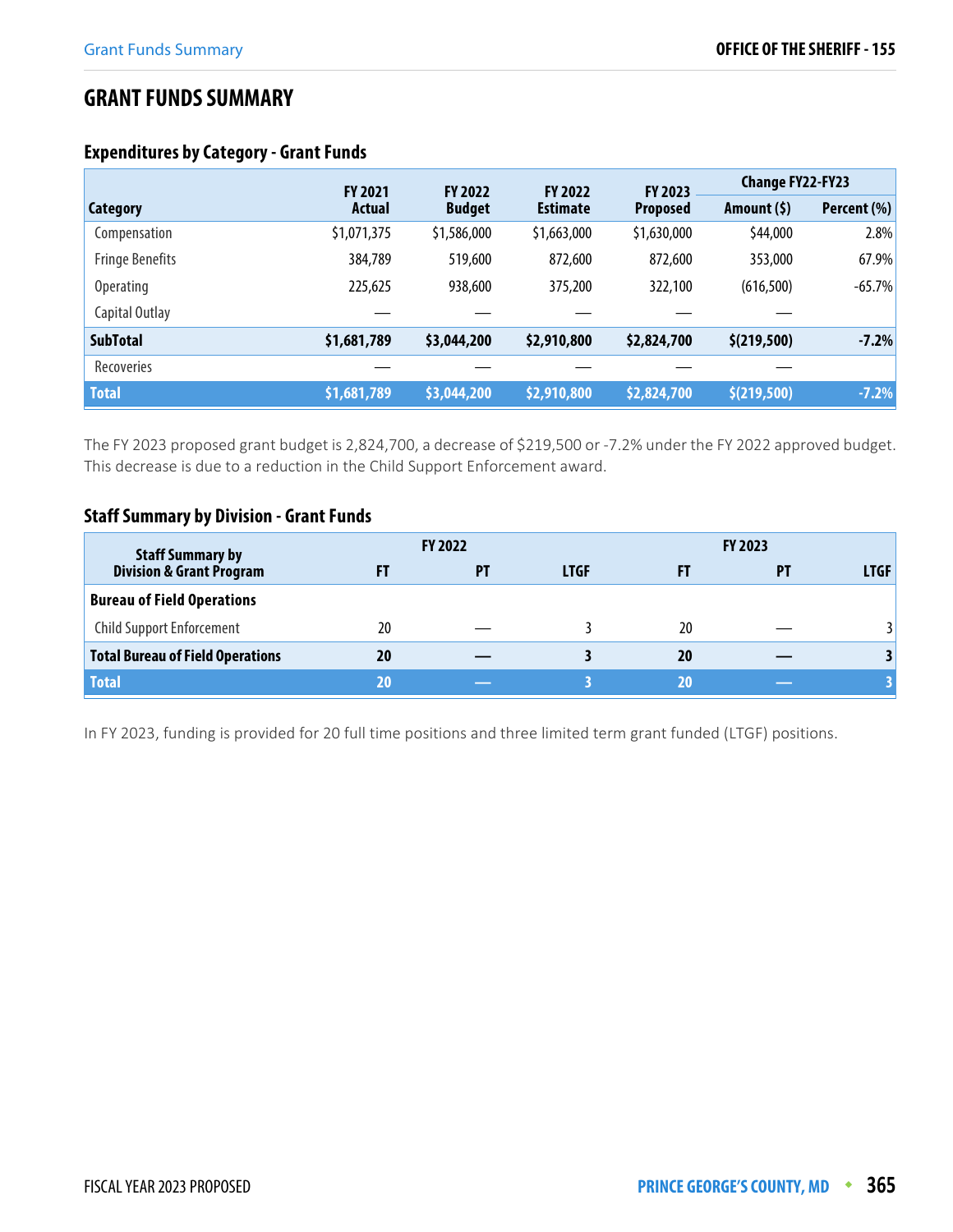# **Grant Funds by Division**

|                                                                                                                         | <b>FY 2021</b> | <b>FY 2022</b> | <b>FY 2022</b>  | <b>FY 2023</b>  | <b>Change FY22-FY23</b> |             |
|-------------------------------------------------------------------------------------------------------------------------|----------------|----------------|-----------------|-----------------|-------------------------|-------------|
| <b>Grant Name</b>                                                                                                       | Actual         | <b>Budget</b>  | <b>Estimate</b> | <b>Proposed</b> | Amount $(5)$            | Percent (%) |
| <b>Bureau of Field Operations</b><br>Child Support Enforcement-<br>Cooperative Reimbursement<br>Agreement (CRA)         | \$1,597,680    | \$2,143,000    | \$1,835,300     | \$1,835,300     | \$(307,700)             | $-14.4%$    |
| De-escalation Training                                                                                                  | 15,000         |                |                 |                 |                         |             |
| Justice Assistance Grant (JAG) Local<br>Sheriff                                                                         | 29,708         |                |                 |                 |                         |             |
| <b>Juvenile Transportation Services</b>                                                                                 | 2,063          | 44,000         | 30,100          | 44,000          |                         | 0.0%        |
| Local Law Enforcement - Body<br>Armour                                                                                  | 4,344          |                |                 |                 |                         |             |
| National Organization of Black Law<br><b>Enforcement Executives (NOBLE)</b><br>Local Impact - Positive D.A.Y<br>Program | 7,991          |                |                 |                 |                         |             |
| <b>Professional Training</b>                                                                                            | 5,000          |                |                 |                 |                         |             |
| <b>Warrant Apprehension</b>                                                                                             | 15,659         |                | 100,000         |                 |                         |             |
| <b>Total Bureau of Field Operations</b>                                                                                 | \$1,677,445    | \$2,187,000    | \$1,965,400     | \$1,879,300     | \$(307,700)             | $-14.1%$    |
| <b>Subtotal</b>                                                                                                         | \$1,677,445    | \$2,187,000    | \$1,965,400     | \$1,879,300     | \$(307,700)             | $-14.1%$    |
| Total Transfer from General Fund -<br>(County Contribution/Cash Match)                                                  | 4,344          | 857,200        | 945,400         | 945,400         | 88,200                  | 10.3%       |
| <b>Total</b>                                                                                                            | \$1,681,789    | \$3,044,200    | \$2,910,800     | \$2,824,700     | \$(219,500)             | $-7.2%$     |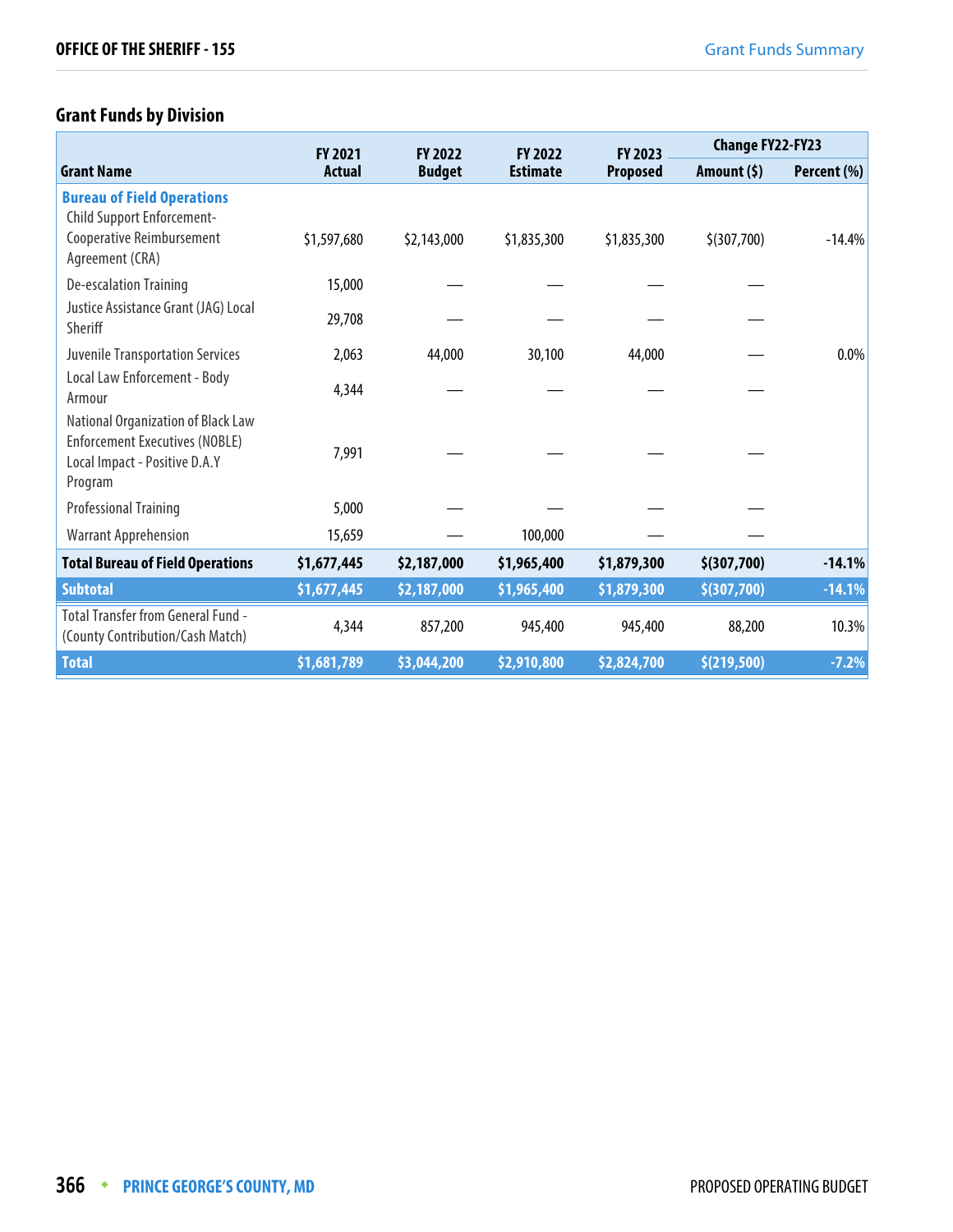#### Grant Funds Summary **OFFICE OF THE SHERIFF - 155**

#### **Grant Descriptions**

#### **CHILD SUPPORT ENFORCEMENT -- \$1,835,300**

The Maryland Department of Human Resources provides funding for a special unit within the Office of the Sheriff responsible for the service of process and writs of attachment to persons in arrears with child support payments.

#### **JUVENILE TRANSPORTATION SERVICES -- \$44,000**

The Governor's Office on Crime Control and Prevention provides funding for the transport of youth from Prince George's County to and from the courthouse and juvenile service facilities.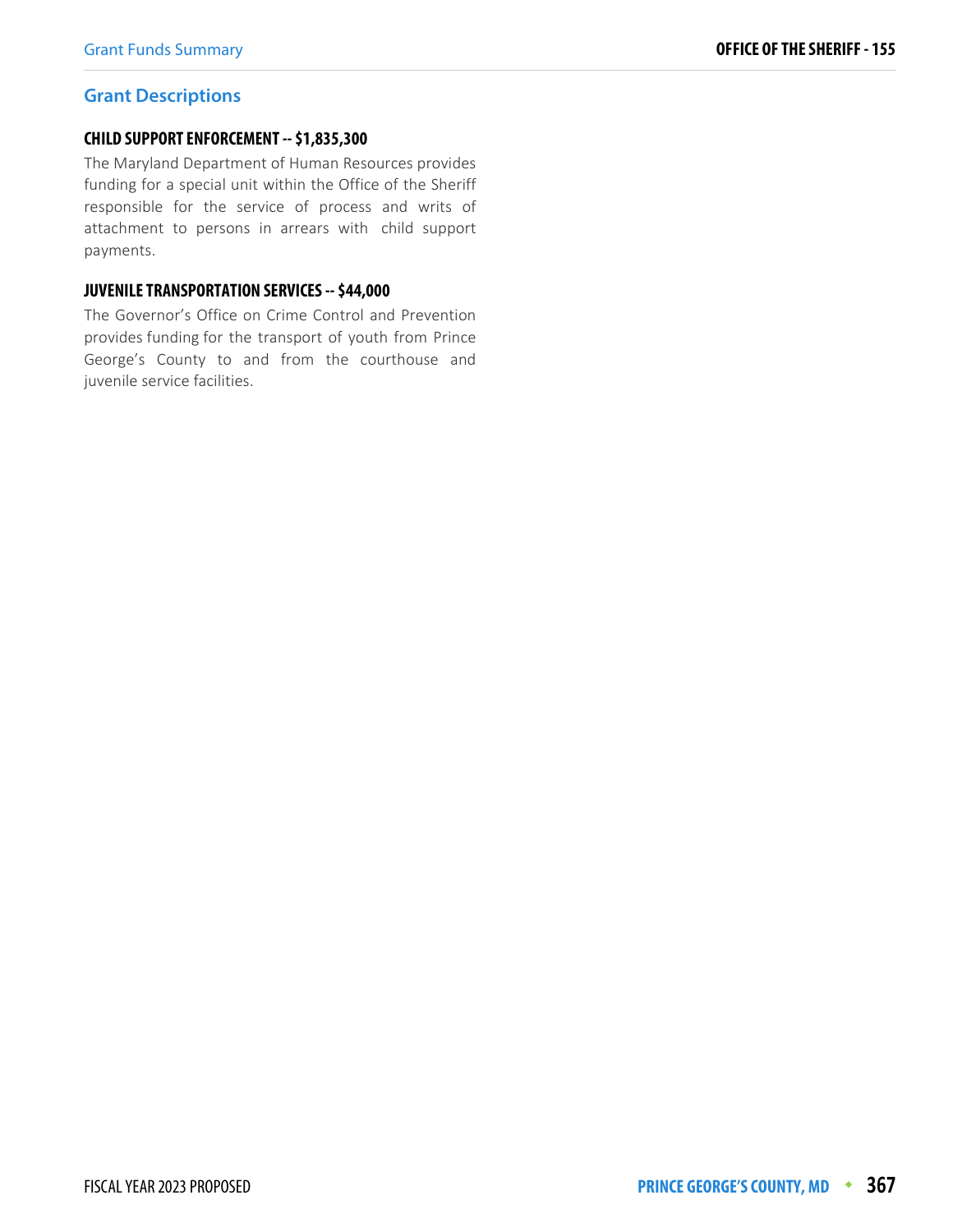# **SERVICE DELIVERY PLAN AND PERFORMANCE**

Goal 1 – To provide security services to the courts in order to ensure public safety during the legal process.

| courtrooms covered by Deputies daily. |                |                |                  |                  |       |  |  |
|---------------------------------------|----------------|----------------|------------------|------------------|-------|--|--|
| <b>FY 2027</b>                        | <b>FY 2020</b> | <b>FY 2021</b> | <b>FY 2022</b>   | <b>FY 2023</b>   | Trend |  |  |
| Target                                | Actual         | Actual         | <b>Estimated</b> | <b>Projected</b> |       |  |  |

6 0 1 6 6 1

**Objective 1.1** – Reduce the number of potential courthouse incidents per

## **Trend and Analysis**

Since the pandemic began, cases of violence have been on the rise. It is not uncommon to see violent outbursts or disruptions in the halls. Thus, it has been necessary to provide additional security to all facilities where the courts conduct business. With consistently more than one million visitors to the courthouse prior to the pandemic, along with high numbers of crimes of violence trials and hearings (in-person and virtually), there needs to be an increase in security staffing at the entrances and corridors adjacent to courtrooms hearing family law cases and in courtrooms. Also, additional security is needed to verify that all those entering the courthouse complex have abided by the new health mandates that must be followed prior to entrance (to include answering a health questionnaire and temperature checks). The Office of the Sheriff sees these needs for protection increasing as the County's population grows, and the our criminal justice system continues to become more effective. Also, during the pandemic, though the visitors are less, the need for more security is still required to help maintain social distancing requirements. There is no longer an option to place ten prisoners in a van or cell due to the pandemic. The need for greater numbers of transport trucks and deputies to drive the trucks are now a large concern.

The exceptional backlog of cases adds additional work. Jury pool overflow moved to the County Administration Building (CAB), and the Grand Jury has been meeting at the Equestrian Center and the CAB. The Sheriff's Office has been forced to develop security plans for these two locations which has further stretched our resources. Finally, with a rise in weapons cases, additional jurors will be needed which will further strain the Sheriff's human resources at the Courthouse.

Note: This year is the first year using the target measure Courthouse incidents per courtrooms covered. This is meant to give a more accurate depiction of the Deputies' ability to protect citizens in the Courthouse should an incident occur.

| <b>Measure Name</b>                                                                    | <b>FY 2019</b><br>Actual | <b>FY 2020</b><br>Actual | <b>FY 2021</b><br>Actual | <b>FY 2022</b><br><b>Estimated</b> | FY 2023<br>Projected |
|----------------------------------------------------------------------------------------|--------------------------|--------------------------|--------------------------|------------------------------------|----------------------|
| <b>Resources (Input)</b>                                                               |                          |                          |                          |                                    |                      |
| Deputy sheriffs assigned to the courthouse (daily<br>average)                          | 67                       | 60                       | 53                       | 53                                 | 55                   |
| Security officers assigned to the courthouse (daily<br>average)                        | 21                       | 28                       | 21                       | 23                                 | 25                   |
| <b>Workload, Demand and Production (Output)</b>                                        |                          |                          |                          |                                    |                      |
| Prisoners escorted to and/or from the courthouse to<br>the County jail (annually)      | 10,603                   | 7,167                    | 496                      | 550                                | 800                  |
| Prisoners escorted to and/or from the courthouse to<br>the County jail (daily average) | 44                       | 30                       | 41                       | 50                                 | 90                   |
| Significant courthouse incidents (high risk/threats)                                   | 137                      | 126                      | 51                       |                                    |                      |

#### **Performance Measures**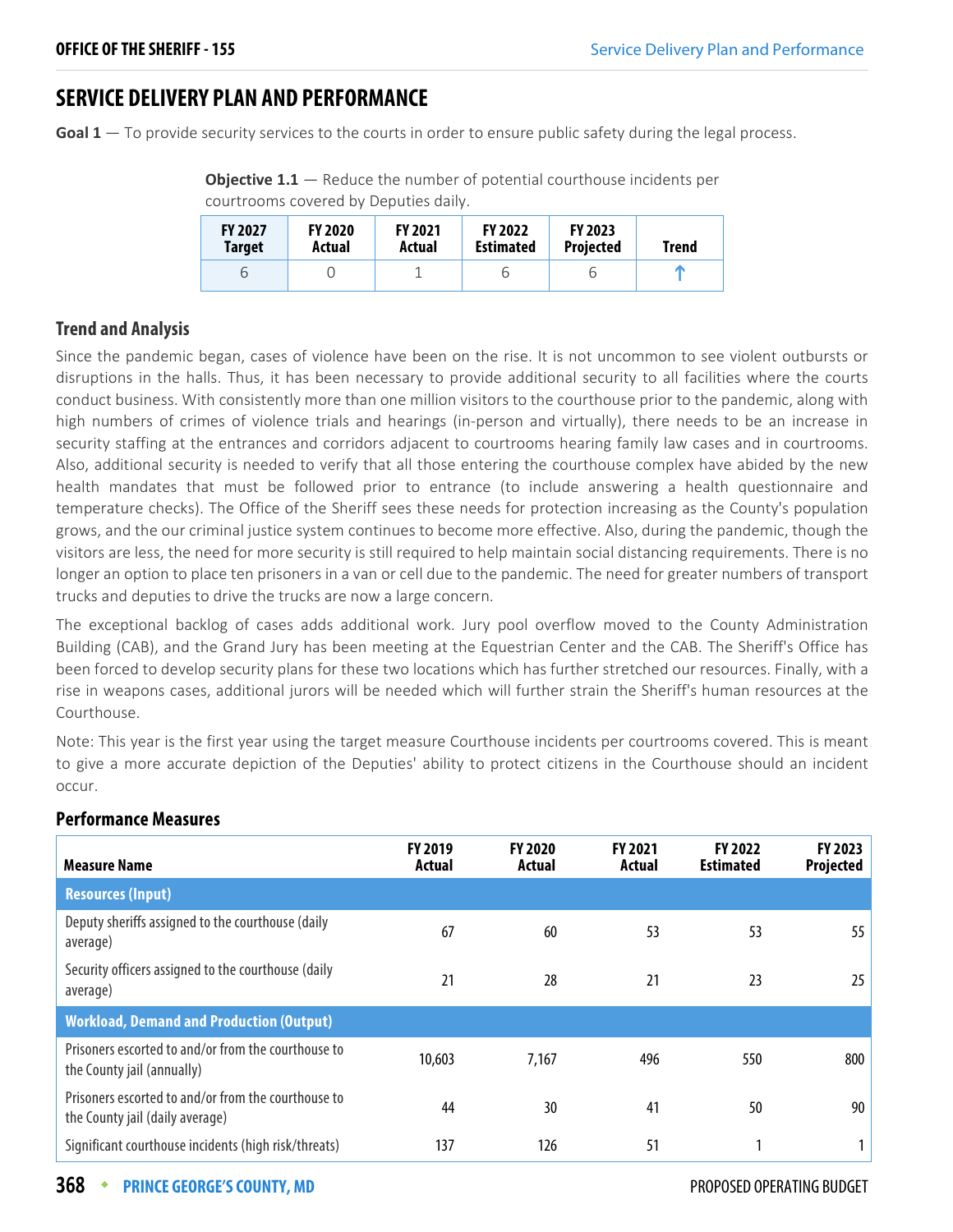#### **Performance Measures** (continued)

| <b>Measure Name</b>                                                                                      | <b>FY 2019</b><br>Actual | <b>FY 2020</b><br>Actual | <b>FY 2021</b><br>Actual | <b>FY 2022</b><br><b>Estimated</b> | FY 2023<br>Projected |
|----------------------------------------------------------------------------------------------------------|--------------------------|--------------------------|--------------------------|------------------------------------|----------------------|
| Daily visitors entering the courthouse<br>(magnetometer scans)                                           | 4,381                    | 2,129                    | 1,035                    | 2,000                              | 2,800                |
| Courtrooms covered daily                                                                                 | 37                       | 48                       | 38                       | 38                                 | 38                   |
| Weapons/contraband discovered by courthouse<br>security                                                  | 22,977                   | 21,155                   | 12,867                   | 27,000                             | 30,000               |
| Prisoners transported from across the State and the<br>District of Columbia as a result of a court order | 4,392                    | 3,024                    | 1,170                    | 1,200                              | 1,500                |
| <b>Efficiency</b>                                                                                        |                          |                          |                          |                                    |                      |
| Prisoners transported to and from courthouse per trip                                                    | 11                       | 13                       | 2                        | 2                                  | 6                    |
| Miles driven transporting prisoners from across the<br><b>State and the District of Columbia</b>         | 111,550                  | 83,472                   | 49,113                   | 50,000                             | 75,000               |
| <b>Quality</b>                                                                                           |                          |                          |                          |                                    |                      |
| Complaints lodged against Sheriff personnel                                                              | 33                       | 0                        | 20                       | 30                                 | 25                   |
| <b>Impact (Outcome)</b>                                                                                  |                          |                          |                          |                                    |                      |
| Courthouse incidents per courtrooms covered                                                              | 0                        | 0                        |                          | 6                                  | 6                    |

**Goal 2** — To provide service to victims of domestic violence in a safe, timely and efficient manner.

**Objective 2.1** – Reduce average response times for 9-1-1 calls for service related to domestic violence.

| <b>FY 2027</b> | <b>FY 2020</b> | <b>FY 2021</b> | <b>FY 2022</b>   | <b>FY 2023</b>   | Trend |
|----------------|----------------|----------------|------------------|------------------|-------|
| <b>Target</b>  | Actual         | Actual         | <b>Estimated</b> | <b>Projected</b> |       |
| 16:00          | 13:40          | 16:00          | 17:00            | 18:00            | m     |

## **Trend and Analysis**

From FY 2017 through FY 2020, there had been a steady decrease in the number of 9-1-1 calls for domestic violence in the area identified as Police District III. In FY 2020, the Domestic Violence Intervention Division saw an expansion in the 9-1-1 response area with the division of the geographical area that was once Police Landover Division III into two distinct police districts - the Landover Division III and Westphalia Division VIII. The lone sector of Landover Division III gained some territory from Hyattsville Division I, and the new Westphalia Division VIII added the new Westphalia community development into its "H" Sector. The larger footprint of both police districts and continued growth of new residential sections of the Westphalia development will add 18,000 housing units and nearly 39,000 additional people.

As predicted with this expansion, the calls for service have increased significantly from FY 2020 to FY 2021. Calls are anticipated to continue to rise in FY 2022 and FY 2023 as growth continues. 9-1-1 calls for service are up by 42%. Protective orders have increased countywide by 28% over the last two years, and the number of orders issued continues to rise. Even with these dramatic increases, response times to domestic violence disputes in the response area have remained consistent at 16 minutes. In FY 2021, deputies' average length on a call for service resolving domestic violence issues was 40 minutes due to conducting interviews with parties involved to ensure proper incident documentation and wraparound services to victims. Additional personnel may be needed to reduce response times as deputies are gathering additional information for victim services, and further increases in population can be expected.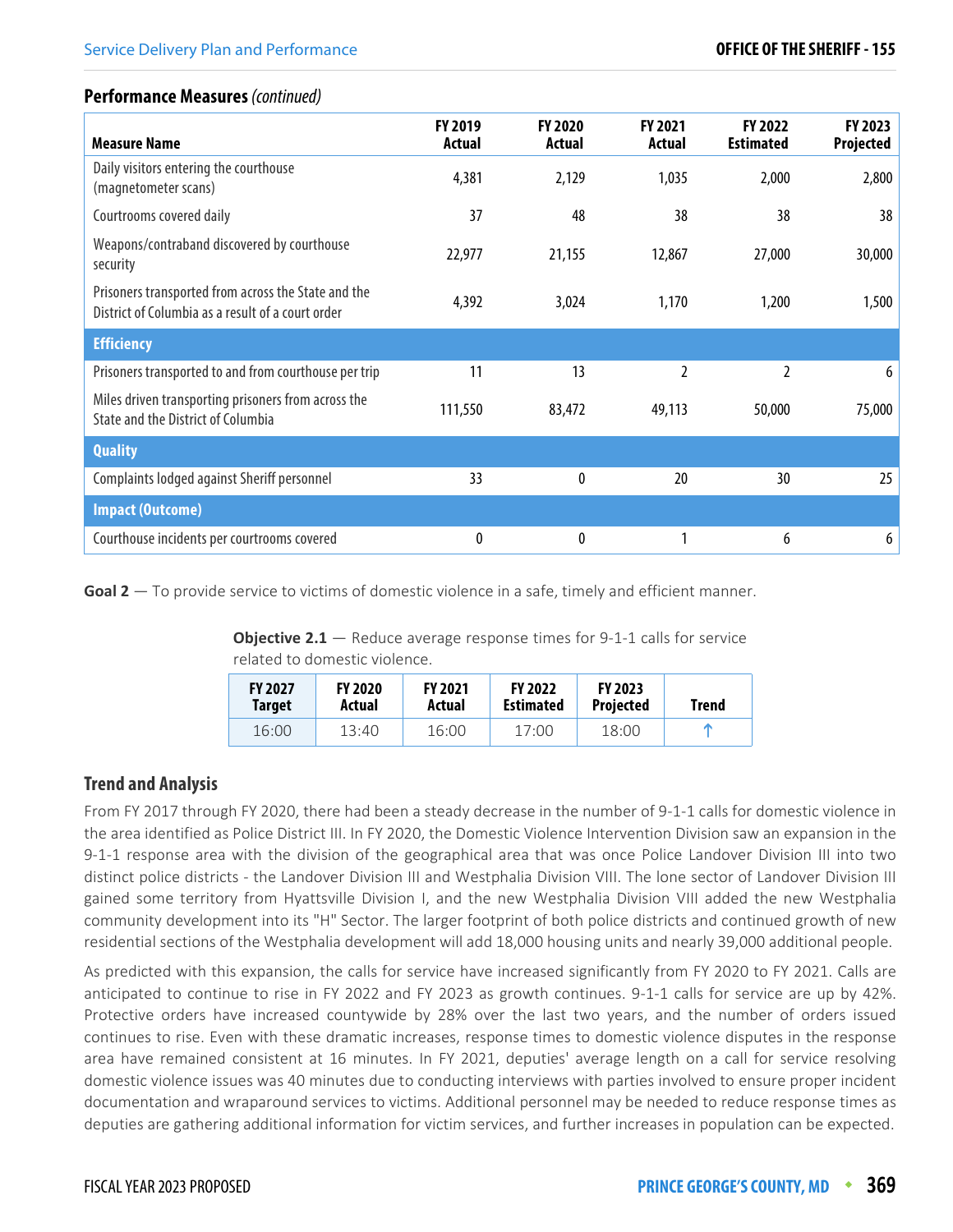# **Performance Measures**

| <b>Measure Name</b>                                                                | FY 2019<br><b>Actual</b> | FY 2020<br><b>Actual</b> | FY 2021<br><b>Actual</b> | FY 2022<br><b>Estimated</b> | FY 2023<br><b>Projected</b> |
|------------------------------------------------------------------------------------|--------------------------|--------------------------|--------------------------|-----------------------------|-----------------------------|
| <b>Resources (Input)</b>                                                           |                          |                          |                          |                             |                             |
| Deputy sheriffs assigned to domestic violence (daily<br>average)                   | 50                       | 47                       | 42                       | 42                          | 42                          |
| <b>Workload, Demand and Production (Output)</b>                                    |                          |                          |                          |                             |                             |
| Responses to 9-1-1 domestic violence calls                                         | 4,950                    | 4,727                    | 5,685                    | 5,800                       | 6,000                       |
| Domestic violence arrests                                                          | 269                      | 311                      | 572                      | 600                         | 600                         |
| Victims served                                                                     | 7,318                    | 8,521                    | 11,908                   | 12,788                      | 13,440                      |
| Protective orders received                                                         | 11,782                   | 14,180                   | 15,106                   | 16,000                      | 17,000                      |
| Peace orders received                                                              | 4,362                    | 4,658                    | 5,788                    | 6,000                       | 6,000                       |
| Vacate orders received                                                             | 2,480                    | 2,635                    | 3,870                    | 4,000                       | 4,000                       |
| Domestic related court documents received                                          | 18,407                   | 19,048                   | 23,408                   | 26,000                      | 27,000                      |
| Domestic related court documents served                                            | 10,599                   | 10,750                   | 11,908                   | 13,000                      | 13,500                      |
| Protective orders served                                                           | 5,522                    | 7,965                    | 6,469                    | 8,000                       | 8,500                       |
| Repeat domestic violence calls                                                     | 607                      | 365                      | 753                      | 800                         | 850                         |
| <b>Efficiency</b>                                                                  |                          |                          |                          |                             |                             |
| Response 9-1-1 domestic violence calls per deputy<br>(minimum 2 deputies per call) | 99                       | 100                      | 135                      | 138                         | 143                         |
| <b>Quality</b>                                                                     |                          |                          |                          |                             |                             |
| Time to service domestic violence related court case<br>(in hours)                 | 0                        | 33                       | 40                       | 40                          | 40                          |
| <b>Impact (Outcome)</b>                                                            |                          |                          |                          |                             |                             |
| Response time to 9-1-1 domestic violence calls (in<br>minutes)                     | 13:49                    | 13:40                    | 16:00                    | 17:00                       | 18:00                       |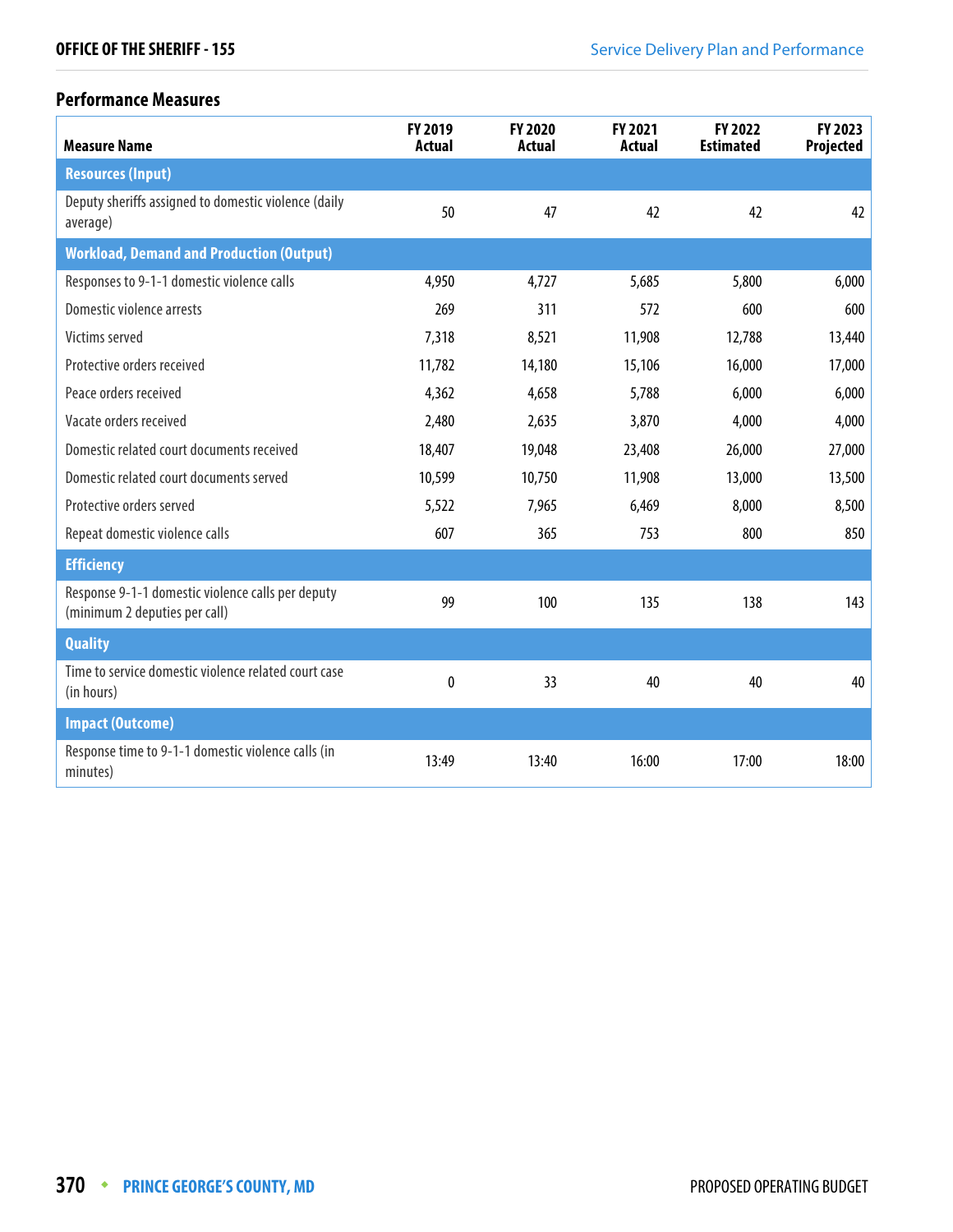**Goal 3** — To provide service of criminal and civil process in a safe, timely and efficient manner.

| <b>FY 2027</b><br><b>Target</b> | <b>FY 2020</b><br>Actual | <b>FY 2021</b><br>Actual | <b>FY 2022</b><br><b>Estimated</b> | <b>FY 2023</b><br><b>Projected</b> | Trend |
|---------------------------------|--------------------------|--------------------------|------------------------------------|------------------------------------|-------|
| 15,000                          | 26.279                   | 26.279                   | 18,000                             | 17.000                             |       |

**Objective 3.1** — Reduce the number of warrants on file.

#### **Trend and Analysis**

Due to the COVID-19 pandemic, warrants issued by the Circuit and District Court have continued to decline because of modified court operations. Currently, the size of the number of warrants maintained is reliant on programs in place to include the Maryland Motor Vehicle intercept program, the Circuit and District Court Nolle Pros Project and targeted work to locate and apprehend violent offenders. These efforts close thousands of open warrants annually. In collaboration with the States Attorney's Office, the Office has revised the extradition guidelines nationwide to permit additional out-of-state apprehensions. This change allows for closing additional open warrants and making priority motor vehicle warrants when a death occurs. Using these existing strategies, the Office has been able to reverse the trend of warrant growth.

#### **Performance Measures**

| <b>Measure Name</b>                                           | <b>FY 2019</b><br>Actual | <b>FY 2020</b><br>Actual | <b>FY 2021</b><br>Actual | <b>FY 2022</b><br><b>Estimated</b> | FY 2023<br>Projected |
|---------------------------------------------------------------|--------------------------|--------------------------|--------------------------|------------------------------------|----------------------|
| <b>Resources (Input)</b>                                      |                          |                          |                          |                                    |                      |
| Deputy sheriffs assigned to serve warrants (daily<br>average) | 32                       | 30                       | 18                       | 18                                 | 18                   |
| <b>Workload, Demand and Production (Output)</b>               |                          |                          |                          |                                    |                      |
| Warrants received                                             | 18,946                   | 12,679                   | 5,758                    | 9,000                              | 13,000               |
| <b>Extraditions carried out</b>                               | 254                      | 222                      | 155                      | 125                                | 180                  |
| Warrants administratively vacated                             | 12,095                   | 9,254                    | 24,958                   | 15,000                             | 12,000               |
| <b>Efficiency</b>                                             |                          |                          |                          |                                    |                      |
| Warrants received per deputy sheriff                          | 592                      | 419                      | 320                      | 500                                | 722                  |
| Warrants served per deputy sheriff                            | 51                       | 51                       | 91                       | 94                                 | 94                   |
| <b>Impact (Outcome)</b>                                       |                          |                          |                          |                                    |                      |
| Warrants on file                                              | 31,699                   | 26,279                   | 26,279                   | 18,000                             | 17,000               |